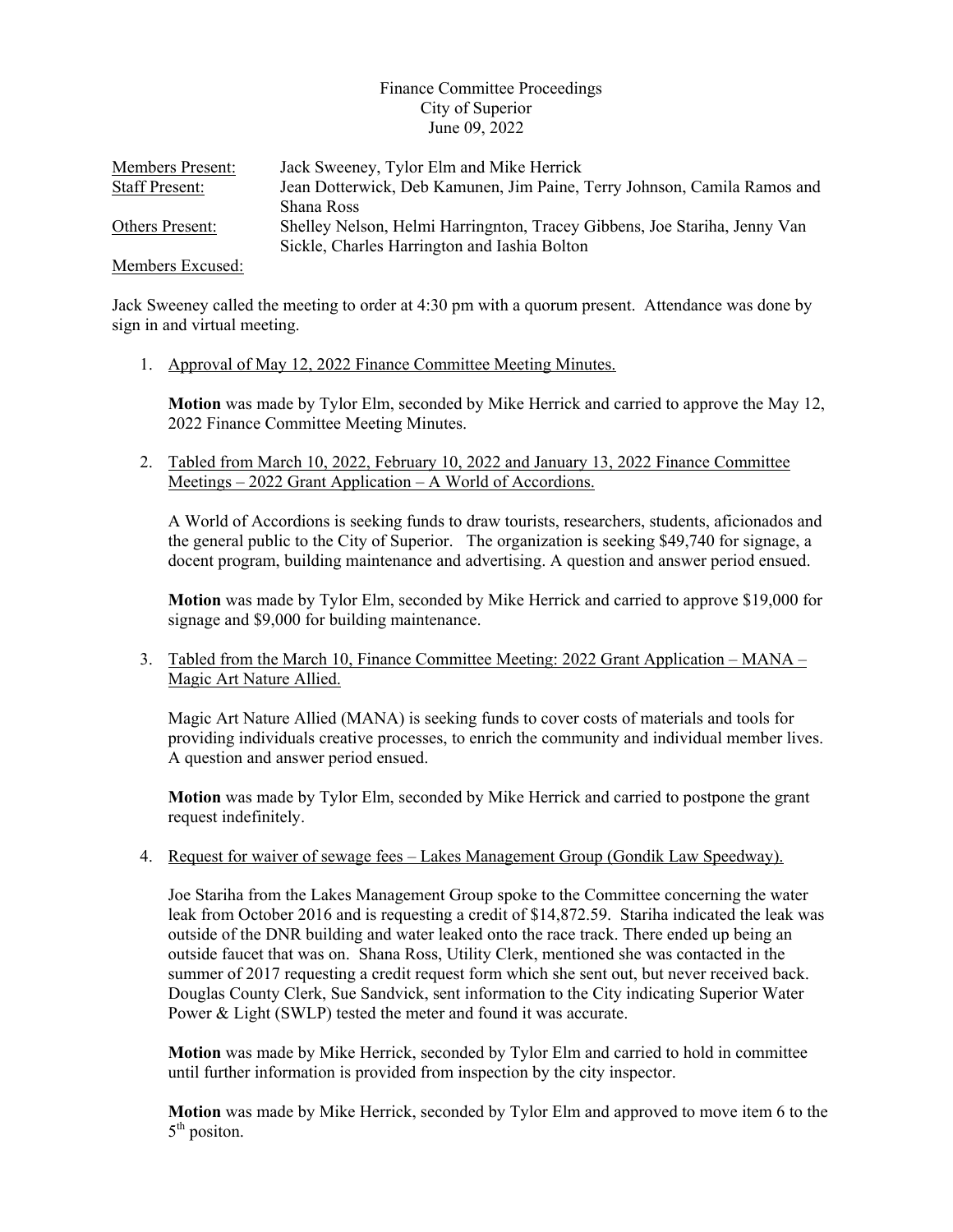## 5. Referred from the May 19, 2022 Public Safety Committee Meeting – Pre-emption system for Superior.

Mayor Paine explained that the area around Banks and Belknap has heavy traffic and believed the use of a pre-emption system in the area would be beneficial. A traffic signal preemption is a procedure used through which traffic lights that have been equipped with special infrared receiving devices can be changed when a signal is sent from a special transmitter in a vehicle. He was under the impression we had the system – which we do not. It was suggested to bring this to the Finance Committee for funding recommendation. It was then suggested to bring this proposal to the budget retreat for review.

**Motion** was made by Tylor Elm, seconded by Mike Herrick and approved to postpone indefinitely.

6. Request to revise Ordinance  $\#022$  – sec. 46-2 Compensation of Election Inspectors.

City Clerk, Camila Ramos, spoke on the compensation of election inspectors to receive a \$10.00 per diem, to be paid to inspectors who work a double-shift on election day, a \$30.00 daily minimum for each special voting deputy each day they assist absentee voters residing in established care facilities within this community and a \$30.00 daily minimum for each chief election inspector each day they assist in streamlining polling location procedures for municipal elections. A question and answer period followed.

**Motion** was made by Tylor Elm, seconded by Mike Herrick and carried to approve all 3 compensation requests and revise Ordinance #22 – sec. 46-2 as presented.

7. Referred from the March 17, 2022 Health Insurance Committee Meeting – Recommendation to approve renewal for a three year contract with Marsh & McLennan Agency.

**Motion** was made by Tylor Elm, seconded by Mike Herrick and carried to approve the renewal for a three year contract with Marsh & McLennan Agency with the stipulation that the contract will go to bid at the end of the contract period.

8. Barker's Island Marina 2021 Financial Statements – receive and file.

Sweeney requested future review of the expenses and income and the revenue streams.

**Motion** was made by Tylor Elm, seconded by Mike Herrick and carried to receive and file the Barker's Island Marina 2021 Financial Statements.

9. Review Ehlers Refunding Analysis – No current refinancing opportunities – receive and file.

There are no refund opportunities at this time.

**Motion** was made by Tylor Elm, seconded by Mike Herrick and carried to receive and file the Ehlers Refunding Analysis.

10. Golf Course Financials – receive and file.

**Motion** was made by Tylor Elm, seconded by Mike Herrick and carried to receive and file the Golf Course Financials.